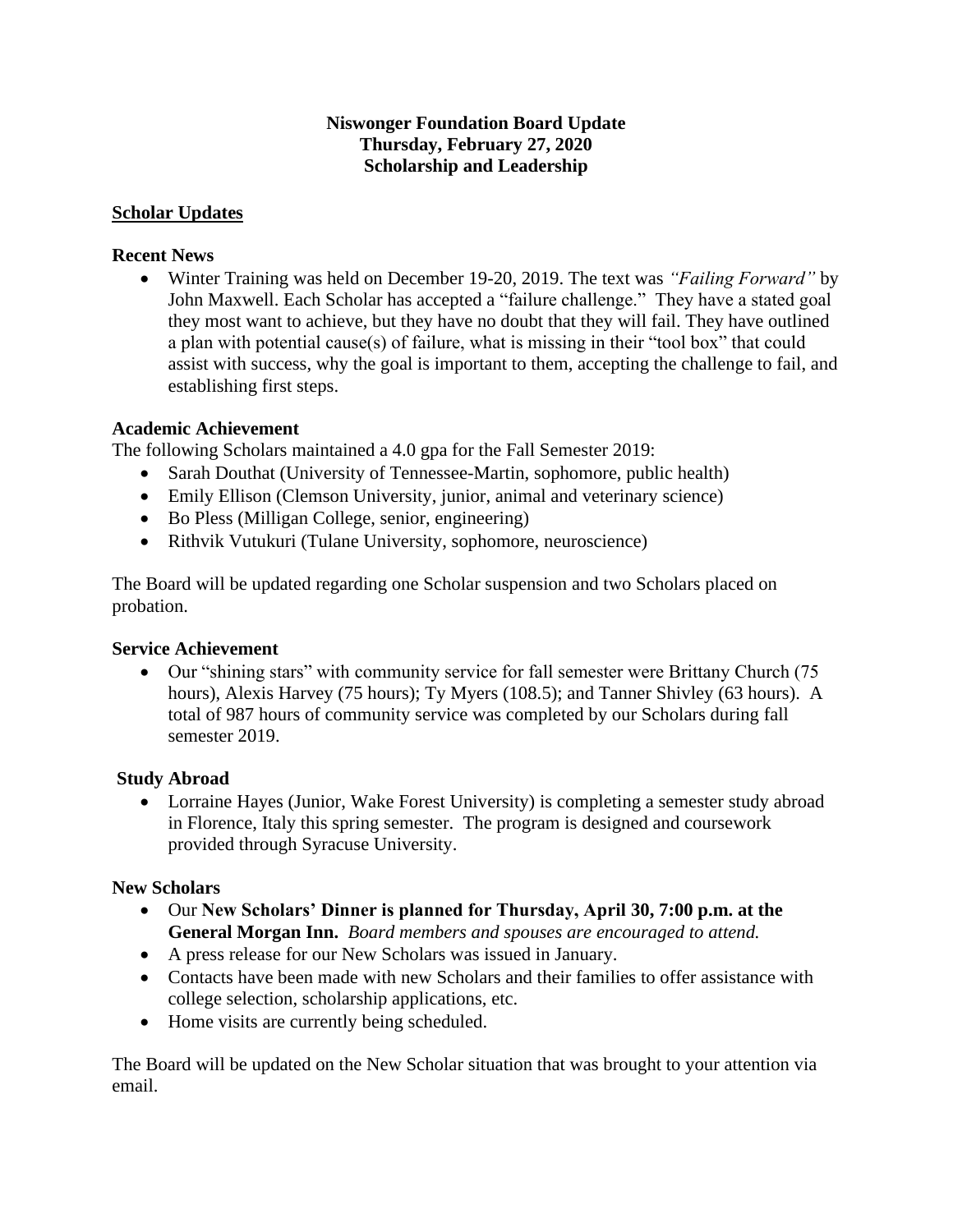**Scholar News**

Please see attached.

#### **Summer Training**

| The tentative agenda for Summer Training is as follows: |  |
|---------------------------------------------------------|--|
| May 16-19                                               |  |
| Tuesday, May 19                                         |  |
| May 21-24                                               |  |
| Monday, May 25                                          |  |
| May 25-29                                               |  |
| Tuesday, May 26                                         |  |
| <b>Wednesday, May 27</b>                                |  |
| Thursday, May 28                                        |  |
| June $1-4$                                              |  |
| June 6-15                                               |  |
| August 6-9                                              |  |
|                                                         |  |

*\*Board Members and Spouses especially encouraged to attend. Additional details regarding training week will be provided at the May Board Meeting.* 

# **Scholar Alumni Updates**

- The 2019 Scholar Alumni Reunion was held on Saturday, December 21. A reception was held at the new home of the Niswonger Foundation, with dinner following at the General Morgan Inn.
- Please see attached Alumni Scholar News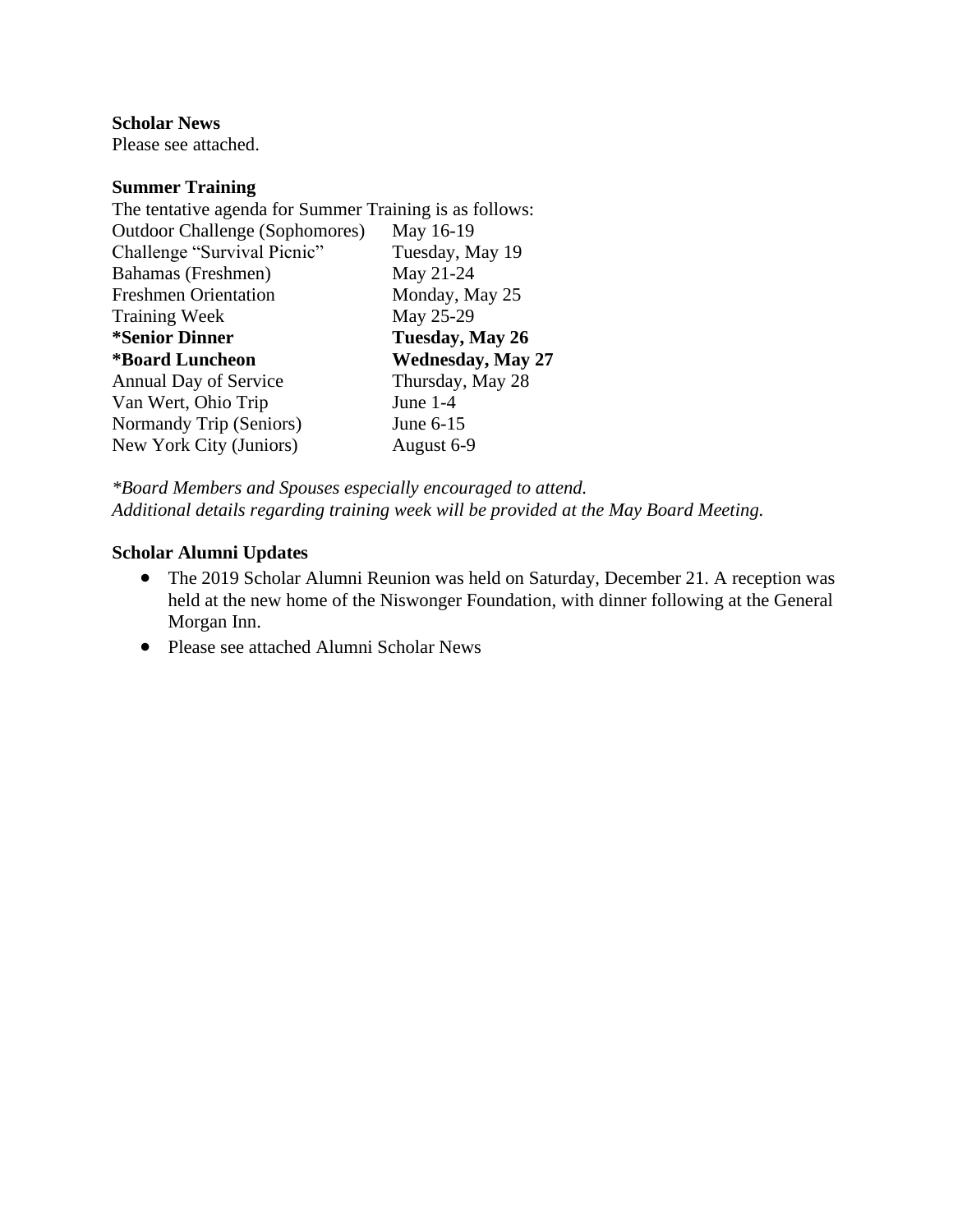# **NISWONGER SCHOLAR UPDATES**



**Levi Blazer** (Belmont University, junior) is serving as Health Communications Intern for Vanderbilt's Monroe Carell Jr. Children's Hospital, in Nashville.



**Aisling Hagan** (Univresity of Tennessee, freshman) attended the Agriculture Future of America conference in Kansas City, in November.



**Alexis Harvey** (Tennessee Technological University, sophomore) represented the Society of Women Engineers annual conference recently, in Anaheim, California . She was selected as vice chairman of the environmental and sustainability committee at Tennessee Tech. She accepted the position of Undergraduate Teaching Assistant for the Engineering department.



**Lorraine Hayes** (Wake Forest University, junior) is participating in a study abroad program in Florence Italy through Syracuse University for her spring semester.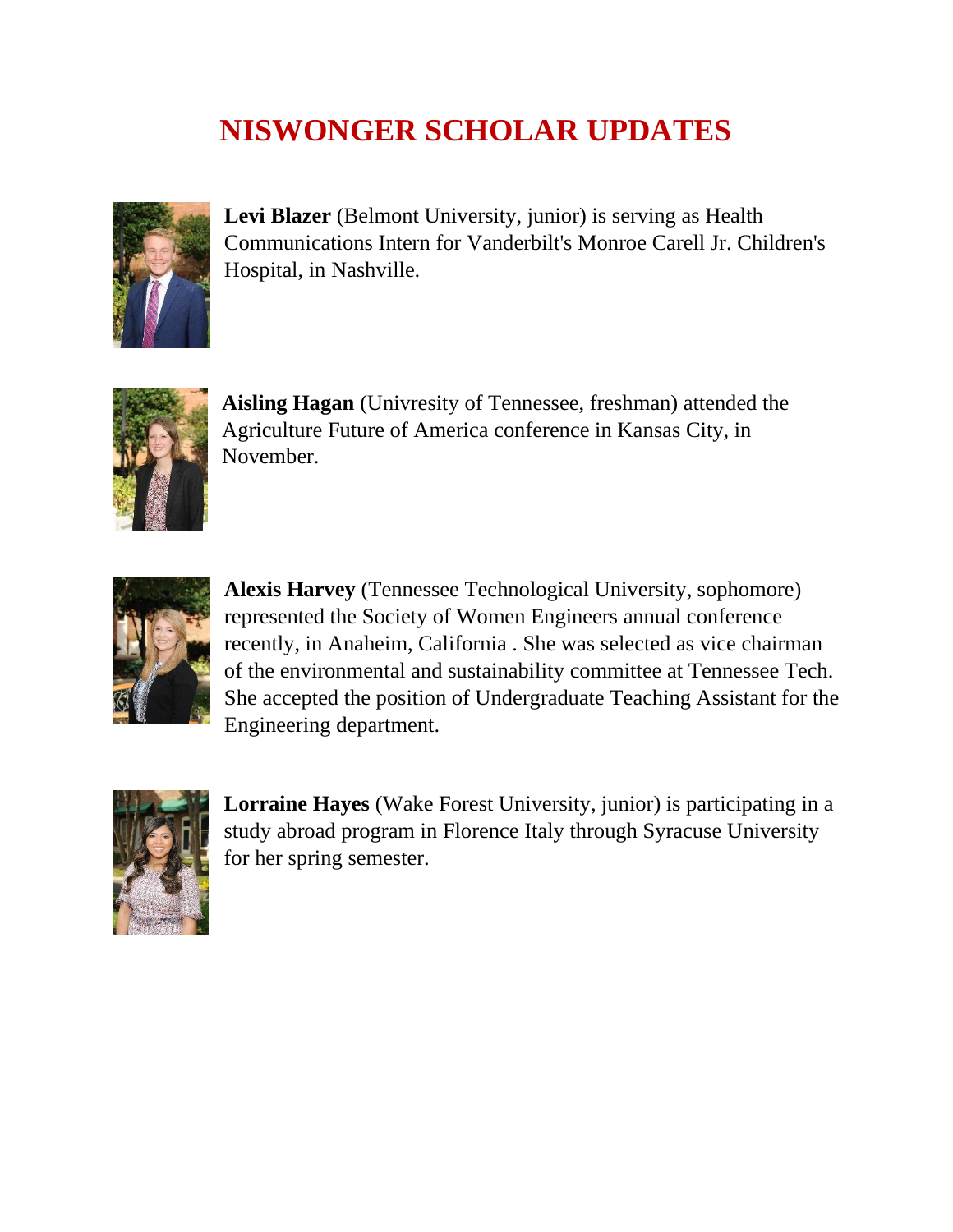

**Kori Smith** (University of Tennessee, senior) was accepted to the Cancer Biology course/observation experience at University of Tennessee Medical Center, with both research and direct patient care. She was one of ten selected out of 200 applicants.



**Aubrie Strange** (Samford University, sophomore) was honored with the 2020 Gulf South Summit Award for Outstanding Student Contributions to Service-Learning in Higher Education. She has been invited to attend the Gulf South Summit Conference in Nashville in March.



**Rithvik Vutukuri** (Tulane University, freshman) has been elected to the Undergraduate Student Government as a Senator for The School of Sciences and Engineering. He has received a grant from the Center of Engaged Learning and Teaching and a second grant from Newcomb-Tulane College to fund his independent research project over the summer titled: *Determining the role of dorsal peduncular* 

*cortex neuronal afferents to the amygdala in regulating fear intensity in mice. He was elected to the position of Internal Vice President of the Science and Engineering Honor Society. He was elected to serve as undergraduate representative for the Pre-Medical Society. He was elected as medical school liaison for the Minority Association of Pre-med Students.*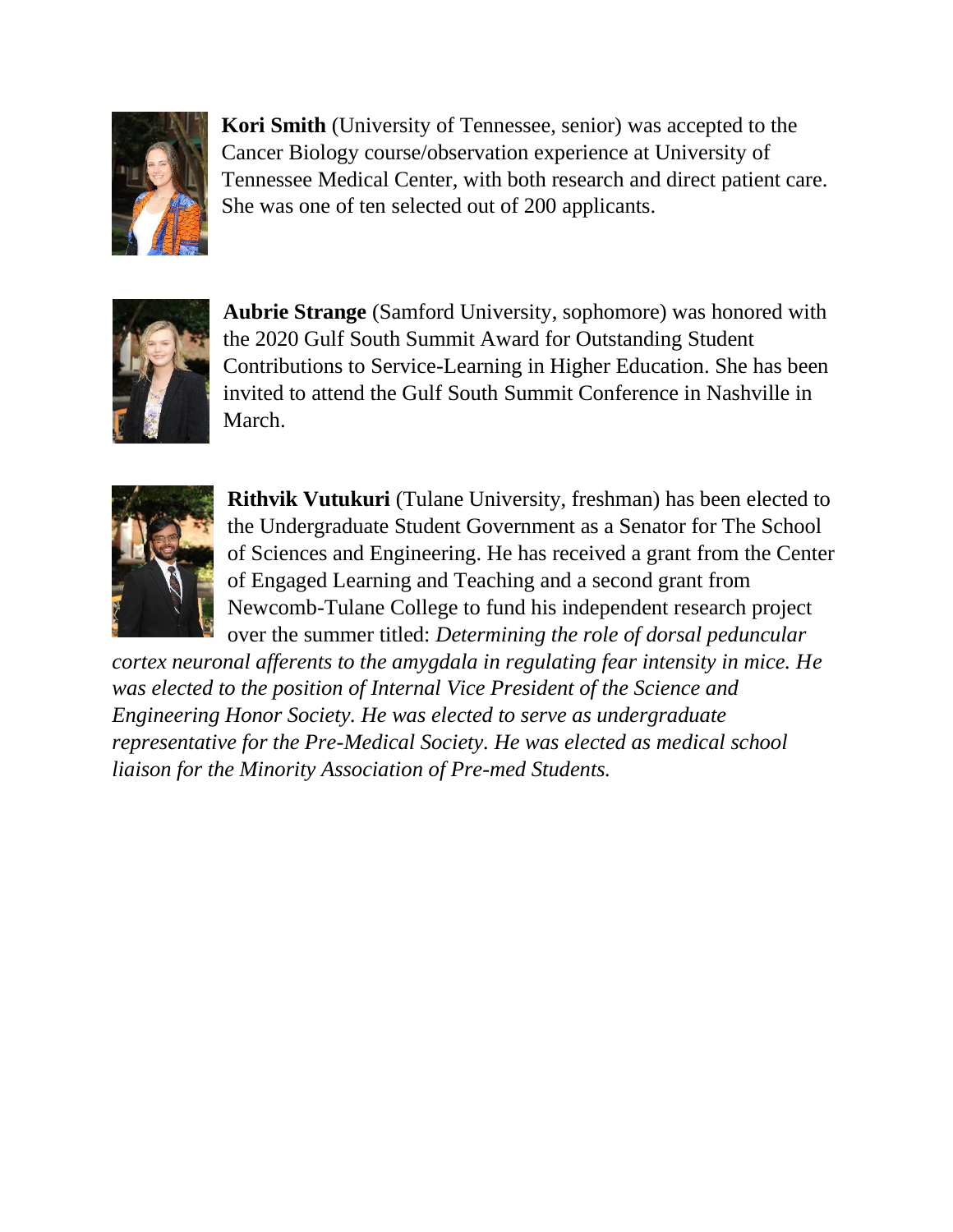# **NISWONGER ALUMNI SCHOLAR NEWS**



**Katie Shields Arnold** (Class of 2017) accepted a teaching position with Jefferson County High School, in the Agriculture program.



**Dr. Jessica Epley Burchette** (Class of 2006) was selected for the College-wide Faculty Teaching Award at ETSU reflecting her work over the past academic year.



**Nick Darnell** (Class of 2006) has accepted a position as assistant principal at West View Middle School, in Hamblen County.



Lucas Deloach (Class of 2010) accepted a new position as associate employment counsel at Upwork in Chicago, Illinois.



**Dustin Howser** (Class of 2017) has accepted a position as mechanical engineer with Nuclear Fuel Services, in Erwin.